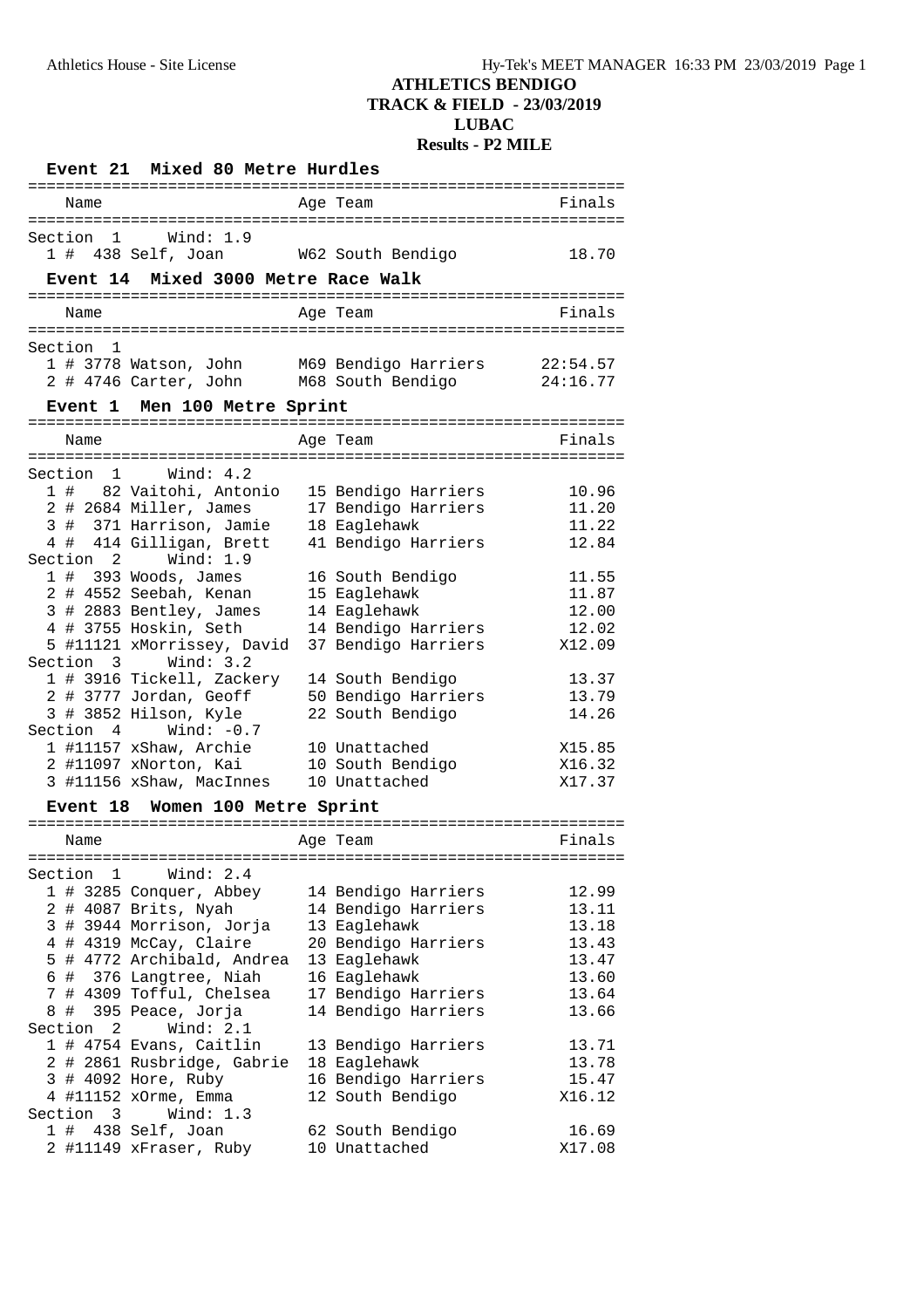| Event 18 Women 100 Metre Sprint                                                       |                                 |                                                            |
|---------------------------------------------------------------------------------------|---------------------------------|------------------------------------------------------------|
| 3 #11150 xHayes, Melia 10 Unattached                                                  |                                 | X18.29                                                     |
| Event 5 Mixed 1 Mile Run                                                              |                                 |                                                            |
| Name                                                                                  | Age Team                        | Finals                                                     |
| Section 1<br>1 # 3917 Tickell, Logan                                                  | M12 South Bendigo               | 5:18.16                                                    |
| 2 # 241 Furletti, Taryn W16 South Bendigo<br>3 # 3505 Norton, Aaron M39 South Bendigo |                                 | 5:35.51<br>5:53.43                                         |
| 4 # 2837 Wellard, Ian M50 Bendigo Harriers                                            |                                 | 6:13.29                                                    |
| 5 #11125 xTickell, Chelsea W10 South Bendigo                                          |                                 | X6:27.32                                                   |
| 6 # 4314 Cartner, Alison W47 Bendigo University 7:03.65                               |                                 |                                                            |
| 7 # 4092 Hore, Ruby                                                                   | W16 Bendigo Harriers            | 7:33.73                                                    |
| Event 38 Mixed 4x100 Metre Relay                                                      |                                 |                                                            |
| Team                                                                                  |                                 | Finals                                                     |
| 1 Bendigo Harriers<br>$\mathsf{B}$                                                    |                                 | X44.16                                                     |
| 1) #2684 Miller, James 17<br>3) #414 Gilligan, Brett 41                               |                                 | 2) #4326 Powell, Benjamin 18<br>4) #82 Vaitohi, Antonio 15 |
| 2 Bendigo Harriers 'C'                                                                |                                 | X50.75                                                     |
| 1) #4754 Evans, Caitlin 13<br>3) #3755 Hoskin, Seth 14                                |                                 | 2) #2883 Bentley, James 14<br>4) #384 Saunders, Cooper 17  |
| 3 Bendigo Harriers 'A'                                                                |                                 | X52.77                                                     |
| 1) #395 Peace, Jorja 14                                                               |                                 | 2) #3285 Conquer, Abbey 14                                 |
| 3) #4087 Brits, Nyah 14<br>4 Eaglehawk 'A'                                            |                                 | 4) #2835 Holmes, Gretel 14<br>X53.43                       |
| 1) #3944 Morrison, Jorja 13                                                           |                                 | 2) #376 Langtree, Niah 16                                  |
| 3) #4772 Archibald, Andrea 13<br>5 Unattached 'A'                                     |                                 | 4) #2861 Rusbridge, Gabrielle 18<br>X57.02                 |
| 1) #11145 xCoutts, Eliza 12                                                           |                                 | 2) #11155 xThompson, Charlie 13                            |
| 3) #4309 Tofful, Chelsea 17<br>6 Unattached 'B'                                       |                                 | 4) #11154 xThompson, Abby 15<br>X1:09.00                   |
| 1) #11149 xFraser, Ruby 10                                                            |                                 | 2) #11148 xFraser, Isabelle 11                             |
| 3) #11150 xHayes, Melia 10<br>7 Unattached 'C'                                        |                                 | 4) #11151 xSevior, Charlotte 11<br>X1:09.85                |
| 1) #11146 xCoutts, Flynn 9                                                            |                                 | 2) #11156 xShaw, MacInnes 10                               |
| 3) #11157 xShaw, Archie 10                                                            |                                 | 4) #11158 xHicks, Fletcher 7                               |
| Mixed 3000 Metre Run<br><b>Event 6</b>                                                |                                 |                                                            |
| Name                                                                                  | Age Team                        | Finals                                                     |
| 1 # 4543 Dege, Cassie                                                                 | W34 Athletics Chilwell 11:15.25 |                                                            |
| 2 # 2837 Wellard, Ian M50 Bendigo Harriers<br>Event 3 Men 400 Metre Run               |                                 | 11:53.75                                                   |
|                                                                                       |                                 |                                                            |
| Name                                                                                  | Age Team                        | Finals                                                     |
| 1 # 4326 Powell, Benjamin                                                             | 18 Bendigo Harriers             | 49.69                                                      |
| 2 # 371 Harrison, Jamie                                                               | 18 Eaglehawk                    | 49.85                                                      |
| 3 # 3854 Hilson, Jake                                                                 | 20 South Bendigo                | 52.03                                                      |
| 4 # 2883 Bentley, James<br>Section <sub>2</sub>                                       | 14 Eaglehawk                    | 53.12                                                      |
| 1 # 4552 Seebah, Kenan                                                                | 15 Eaglehawk                    | 55.37                                                      |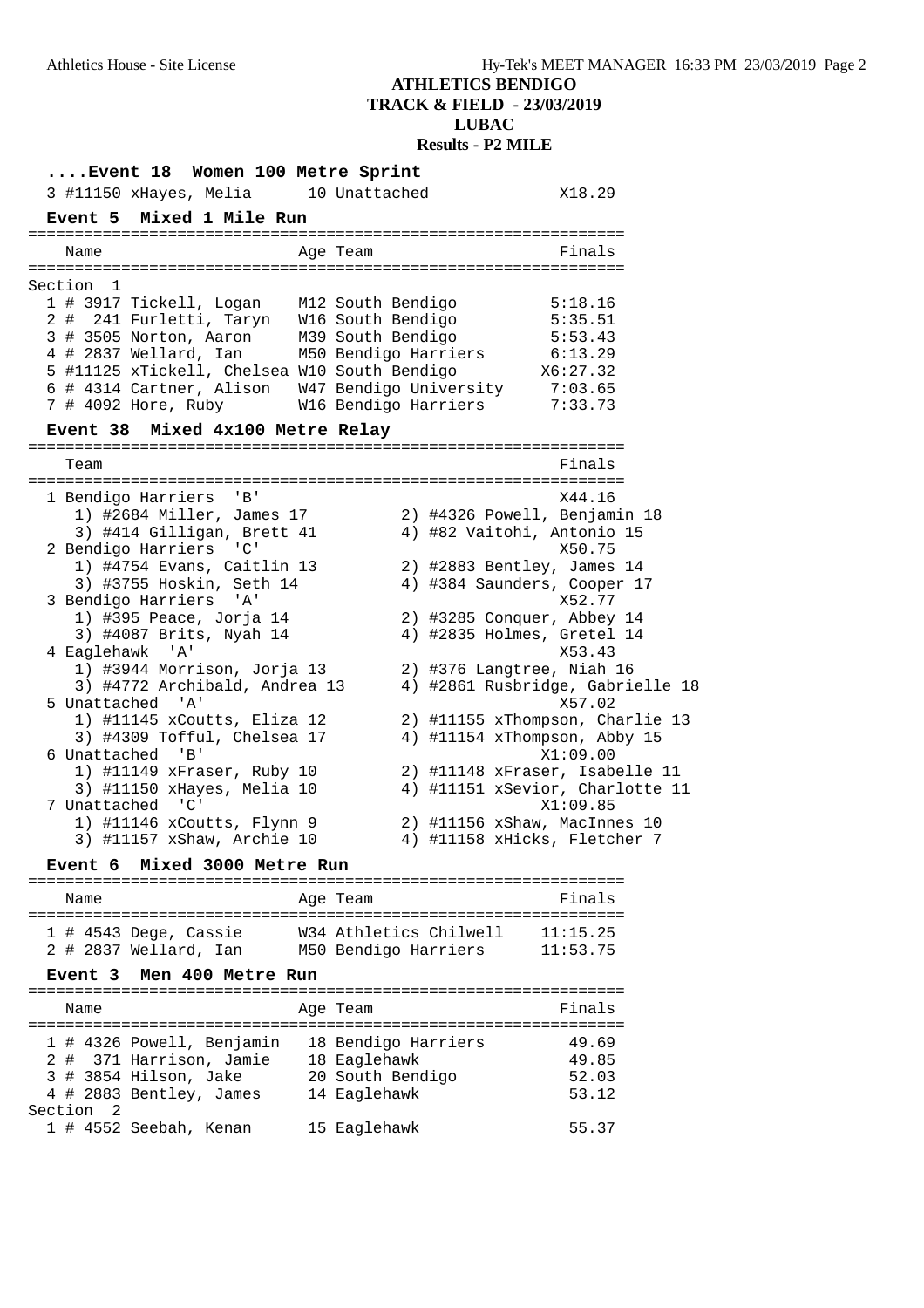#### **....Event 3 Men 400 Metre Run** 2 # 2835 Holmes, Gretel 14 Bendigo Harriers 59.23 3 # 2466 Chisholm, David 50 Eaglehawk 59.37 4 # 3916 Tickell, Zackery 14 South Bendigo 1:01.94 5 # 2861 Rusbridge, Gabrie 18 Eaglehawk 1:04.44 6 # 3777 Jordan, Geoff 50 Bendigo Harriers 1:09.56 **Event 20 Women 400 Metre Run** ================================================================ Name **Age Team** Age Team Finals ================================================================ Section 1 1 # 4754 Evans, Caitlin 13 Bendigo Harriers 1:07.31 2 # 4319 McCay, Claire 20 Bendigo Harriers 1:09.03 3 # 3507 Bussem Jorgensen, 18 Bendigo Harriers 1:11.38 Section 2 1 # 395 Peace, Jorja 14 Bendigo Harriers 1:08.83 2 # 4087 Brits, Nyah 14 Bendigo Harriers 1:10.71 3 # 4309 Tofful, Chelsea 17 Bendigo Harriers 1:10.73 4 # 2743 Langtree, Leah 43 Eaglehawk 1:29.89 **Event 27 Mixed Pole Vault** ================================================================ Name **Age Team Age Team** Finals ================================================================ Flight 1 1 # 393 Woods, James M16 South Bendigo 4.30m 2 # 384 Saunders, Cooper M17 Bendigo Harriers 3.60m 3 # 414 Gilligan, Brett M41 Bendigo Harriers 3.40m **Event 25 Mixed Javelin Throw** ================================================================ FLIGHT 1 @ 1:30PM FLIGHT 2 @ 2:20PM Name Age Team Age Team Finals ================================================================ 1 #11155 xThompson, Charli M13 Bendigo Harriers X26.96m 2 #11147 xFraser, Ashley M44 Unattached X26.77m 3 # 4319 McCay, Claire W20 Bendigo Harriers 23.32m 4 # 438 Self, Joan W62 South Bendigo 18.55m 5 #11152 xOrme, Emma W12 South Bendigo X16.68m 6 # 4731 Fox, Amber W12 South Bendigo 15.87m 7 #11145 xCoutts, Eliza W12 Unattached X15.23m 8 # 3490 Norton, Jemma W12 South Bendigo 15.01m 9 # 4309 Tofful, Chelsea W17 Bendigo Harriers 14.83m 10 #11097 xNorton, Kai M10 South Bendigo X14.02m 11 #11148 xFraser, Isabelle W11 Unattached X11.44m Flight 2 1 # 366 Messerle, Anthony M24 Bendigo University 42.52m 2 # 4088 Cooper, Bailey M21 Bendigo Harriers 40.67m 3 # 384 Saunders, Cooper M17 Bendigo Harriers 37.30m 4 # 341 Berg, Emma W18 South Bendigo 34.10m 5 # 2466 Chisholm, David M50 Eaglehawk 32.49m 6 # 374 Cooper, Mackenzie M19 Bendigo Harriers 32.11m 7 # 4329 Shaw, Neil M46 Bendigo Harriers 29.08m 8 # 3505 Norton, Aaron M39 South Bendigo 27.41m 9 # 415 Norton, Jayne W44 South Bendigo 27.18m 10 # 3777 Jordan, Geoff M50 Bendigo Harriers 25.98m

11 # 4092 Hore, Ruby W16 Bendigo Harriers 22.74m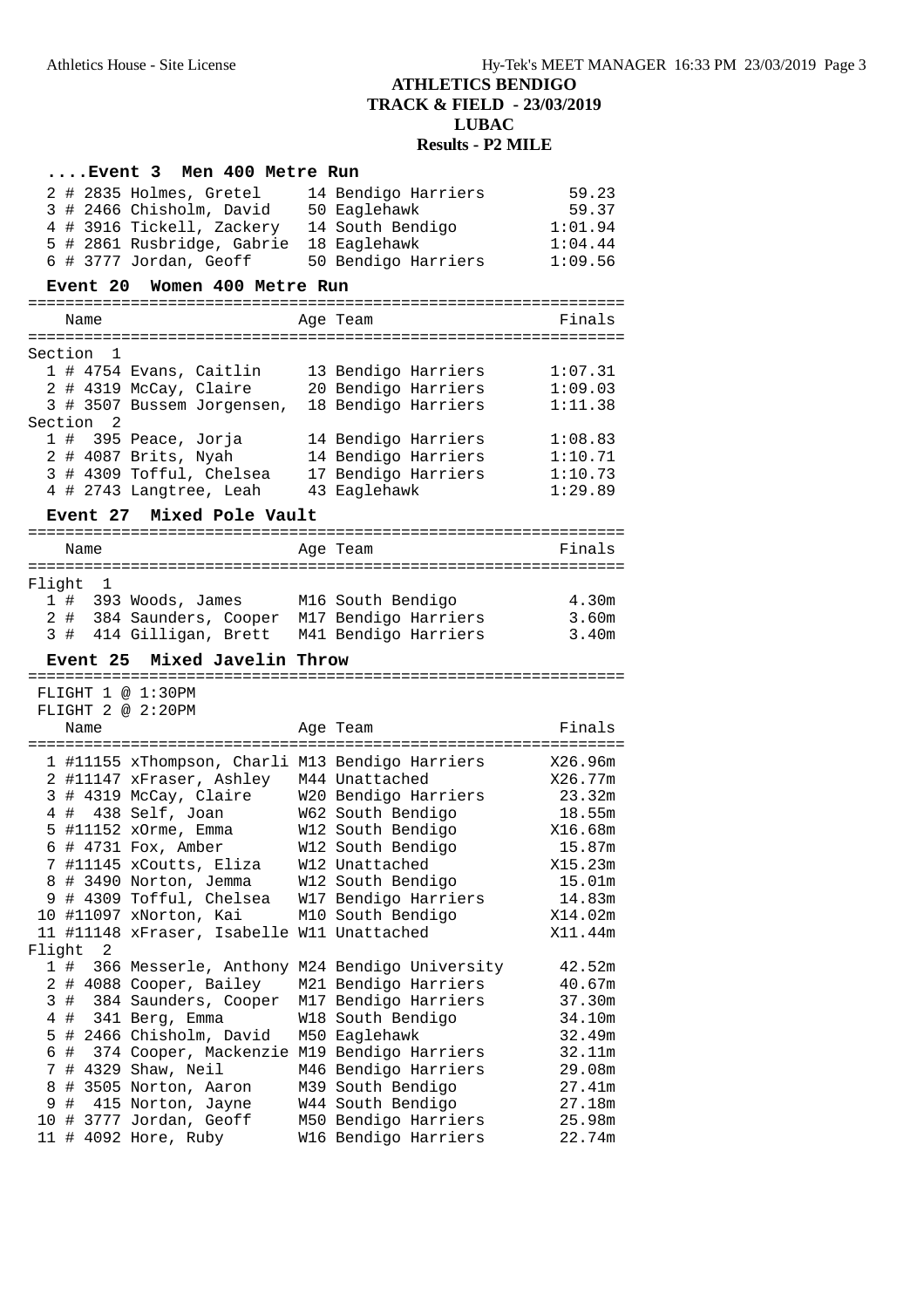**Event 28 Mixed Shot Put**

| FLIGHT 1 @ 1:30PM                                                               |                                              |                   |            |
|---------------------------------------------------------------------------------|----------------------------------------------|-------------------|------------|
| FLIGHT 2 @ 3:10PM<br>Name                                                       | Age Team                                     | Finals            |            |
| Flight 1                                                                        |                                              |                   |            |
| 1 # 341 Berg, Emma W18 South Bendigo                                            |                                              | 13.10m            |            |
| 2 # 374 Cooper, Mackenzie M19 Bendigo Harriers                                  |                                              | 10.48m            |            |
| 3 # 4088 Cooper, Bailey M21 Bendigo Harriers                                    |                                              | 10.27m            |            |
| 4 # 366 Messerle, Anthony M24 Bendigo University                                |                                              | 9.14m             |            |
|                                                                                 |                                              | 8.60m             |            |
|                                                                                 |                                              | 8.52m             |            |
|                                                                                 |                                              | 8.37m             |            |
| 8 # 4329 Shaw, Neil                                                             | M46 Bendigo Harriers 8.17m                   |                   |            |
| 9 # 415 Norton, Jayne                                                           | W44 South Bendigo                            | 8.16m             |            |
| 10 # 3505 Norton, Aaron M39 South Bendigo                                       |                                              | 7.92m             |            |
|                                                                                 | M13 Bendigo Harriers                         | 7.25m             |            |
| Flight 2                                                                        |                                              |                   |            |
| 1 #11147 xFraser, Ashley M44 Unattached<br>2 # 2745 Lee, Georgia W14 Eaglehawk  |                                              | X8.63m            |            |
| 3 #11152 xOrme, Emma W12 South Bendigo                                          |                                              | 7.68m             |            |
|                                                                                 |                                              | X7.38m<br>7.02m   |            |
| 4 # 376 Langtree, Niah W16 Eaglehawk                                            |                                              |                   |            |
| 5 # 438 Self, Joan W62 South Bendigo<br>6 #11097 xNorton, Kai M10 South Bendigo |                                              | 6.62m<br>X6.32m   |            |
| 7 # 2861 Rusbridge, Gabrie W18 Eaglehawk                                        |                                              | 6.18m             |            |
| 8 # 4772 Archibald, Andrea W13 Eaglehawk                                        |                                              | 5.41m             |            |
| 9 #11148 xFraser, Isabelle W11 Unattached                                       |                                              | X5.17m            |            |
| 10 #11151 xSevior, Charlott W11 Unattached                                      |                                              | X4.85m            |            |
| 11 # 4746 Carter, John M68 South Bendigo                                        |                                              | 4.80m             |            |
| Event 26 Mixed Long Jump                                                        |                                              |                   |            |
|                                                                                 |                                              |                   |            |
| FLIGHT 1 @ 2:20PM                                                               |                                              |                   |            |
| FLIGHT 2 @ 3:10PM                                                               |                                              | Finals Wind       |            |
| Name                                                                            | Age Team                                     |                   |            |
| Flight 1                                                                        |                                              |                   |            |
| 1 # 4319 McCay, Claire W20 Bendigo Harriers 4.37m                               |                                              |                   | 0.3        |
| 2 # 4755 Evans, Joshua M13 Bendigo Harriers 3.92m                               |                                              |                   | 2.1        |
| 3 #11145 xCoutts, Eliza W12 Unattached                                          |                                              | X3.88m            | 2.6        |
| 4 # 4772 Archibald, Andrea W13 Eaglehawk                                        |                                              | 3.79m             | 0.4        |
| 5 # 3869 Phillips, Toni W47 Eaglehawk                                           |                                              | 3.50m             | 2.0        |
| 6 #11152 xOrme, Emma                                                            | W12 South Bendigo                            | X3.44m            | 1.9        |
| 7 #11097 xNorton, Kai                                                           | M10 South Bendigo                            | X3.43m            | 2.1        |
| 8 #11156 xShaw, MacInnes                                                        | M10 Unattached                               | X3.27m            | 1.3        |
| 438 Self, Joan<br>9#                                                            | W62 South Bendigo                            | 3.20 <sub>m</sub> | 1.5        |
| 10 #11146 xCoutts, Flynn                                                        | M9 Unattached                                | X3.09m            | 0.5        |
| 11 #11149 xFraser, Ruby                                                         | W10 Unattached                               | X3.04m            | 1.8        |
| 12 #11157 xShaw, Archie                                                         | M10 Unattached                               | X2.72m            | $+0.0$     |
| 13 #11150 xHayes, Melia                                                         | W10 Unattached                               | X2.37m            | $+0.0$     |
| Flight<br>2                                                                     |                                              |                   |            |
| 1 # 3755 Hoskin, Seth                                                           | M14 Bendigo Harriers                         | 5.53m             | 2.5        |
| 2 # 3285 Conquer, Abbey                                                         | W14 Bendigo Harriers                         | 4.73m             | 0.6        |
| 3 # 4309 Tofful, Chelsea                                                        | W17 Bendigo Harriers                         | 4.68m             | $+0.0$     |
| 4 # 3944 Morrison, Jorja<br>5 # 4754 Evans, Caitlin                             | W13 Eaglehawk                                | 4.49m<br>4.33m    | 2.0        |
| 6 # 395 Peace, Jorja                                                            | W13 Bendigo Harriers<br>W14 Bendigo Harriers | 4.13m             | 1.8<br>1.2 |
| 7 # 3777 Jordan, Geoff                                                          | M50 Bendigo Harriers                         | 4.07m             | 1.8        |
| 8 # 3917 Tickell, Logan                                                         | M12 South Bendigo                            | 3.65m             | $+0.0$     |
|                                                                                 |                                              |                   |            |